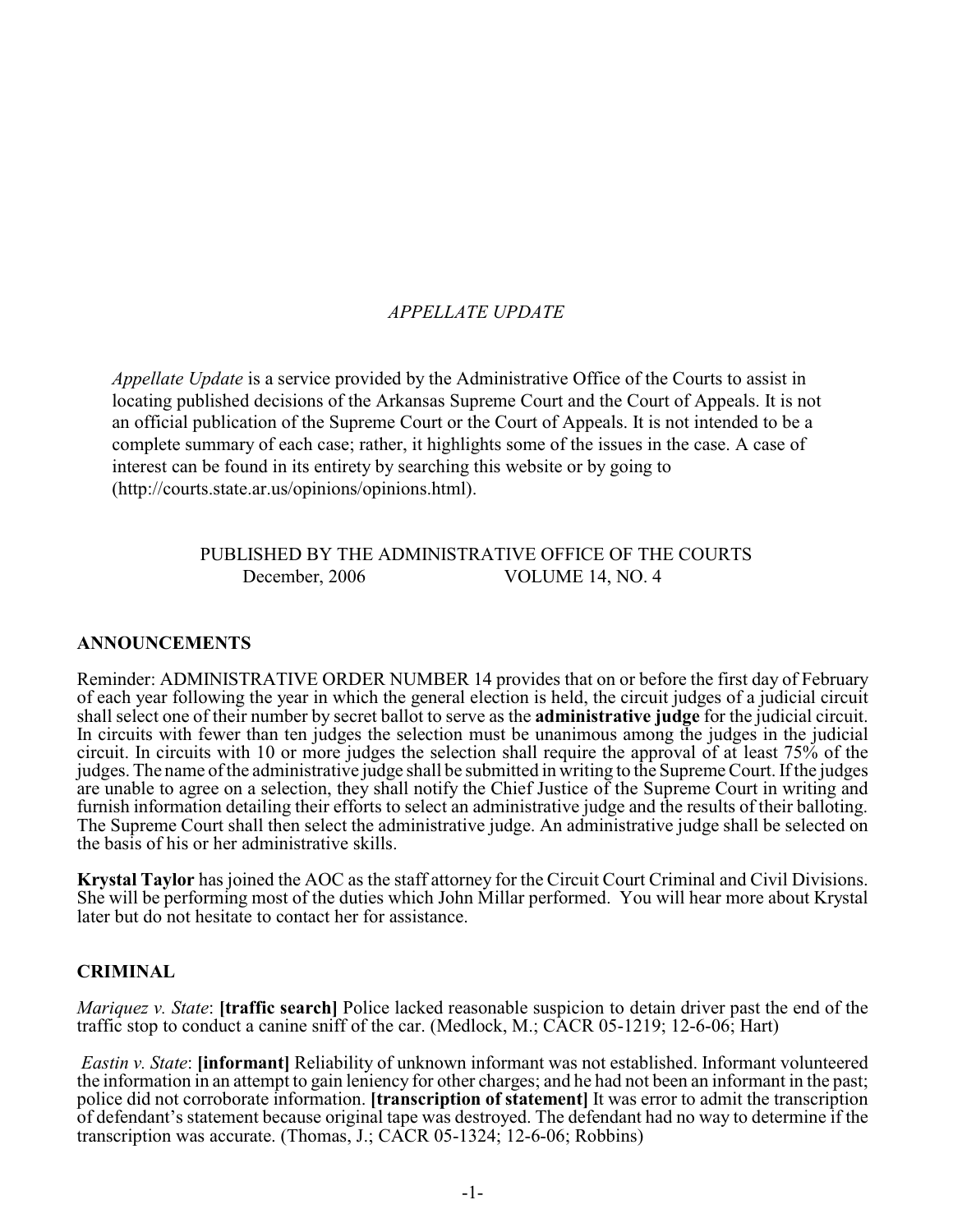*State v. Britt*: **[bed-space bond]** Statute only allows for the temporary release of nonviolent offenders and court erred in releasing a violent offender. Court has no authority to ignore statutory language. (Proctor, W.; SCCR 06-857; 12-7-06; Brown)

*Hart v. State*: **[no knock entry]** Under the facts, including the presence of video camera monitoring the entrances, the no-knock entry was legal. (Fitzhugh, M.; SCCR 06-412; 12-7-06; Hannah)

*Springs v. State*:**[mitigating factors/form AMCI 2]** Standard form permits the jury to consider other mitigating factors. It is not necessary that an individualized form be submitted in each case. (Fitzhugh, M.; SCCR 06-221; 12-7-06; Corbin)

*Tarpley v. State*: **[kidnapping]** Defendant kept the doorway blocked after performing terroristic acts and the victim was prevented from summoning assistance; therefore, evidence supported conviction for kidnapping. (Kemp, J.; CACR 06-416; 12-13-06; Pittman)

*Brunson v. State*: **[orders of protection/confrontation clause]** Sixth amendment right was not violated by court's admission of ex parte orders of protection in murder trial. They were not admitted to show the person was abused but to show that she had in fact sought and obtained the orders thereby indicating the state of the marriage relationship. **[juror]** Juror was properly excused for cause when she could not be rehabilitated from her opposition to judging others or to send someone to the penitentiary. (Jones, B.; SC CR 06-710; 12-14-06; Imber)

*Hamilton v. State*: **[instructions]** Evidence supported giving both alternatives of the patterned instruction on self defense. **[suppression]** The warrantless search of defendant's home was not justified under the circumstances. The state had more than enough time to obtain a warrant and there were no exigent circumstances. (Henry, D.; CACR 06-257; 12-20-06; Hart)

#### **CIVIL**

*First National Bank of Lewisville v. Mayberry*: **[foreclosure sale/rule 60 clerical error]** Debtor's property was to be sold in separate sales, but the documents confirming the first sale indicated that the bid was for the entire amount of the debt. The debtor enjoined the second sale, and the lender argued that the bid information was a "clerical error." This error by counsel is not a clerical error under Rule 60 and the injunction to bar a second sale was proper. (Anthony, C.; SC 06-760; 12-7-06; Glaze)

*Humphries v. Nationwide Ins.***[underinsured coverage]**Passenger was not entitled to coverage. Even though his liability coverage excluded bodily injury to him, the policy defined an underinsured motor vehicle so as not to include any motor vehicle insured under the liability coverage of the policy.(Gunn, M.; CA 06-304; 12-13-06; Hart)

*Smith v. Eisen*: **[pawn ticket]** Court found that transaction involving the giving of a deed was a loan (not a conveyance) secured by an equitable mortgage and loan was usurious. All usurious payments within five years of the filing of the complaint were within the statute of limitations. An award of attorney's fees was required by ACA 4-57-108. (Fitzhugh, M.; CA 05-1405; 12-13-06; Gladwin)

*Wilson v. Weiss*: **[special legislation]** Act providing money to city of Bigelow for infrastructure, sewer, and streets is special local legislation in violation of Amendment 14 of the state constitution. (Proctor, W.; SC 06-740; 12-14-06; Brown)

*Chapman v. Ford Motor Co* **[evidence]** Ford's introduction of reports on sudden acceleration was not in error; they were relevant on the issue of punitive damages and they were not hearsay. Court did not abuse its discretion in various evidence rulings. (Cole, J.; SC05-1004; 12-14-06; Gunter)

*Sluder v. Steak and Ale*: **[dismissal]** When court dismissed complaint pursuant to Rule 12(b)(6), the dismissal is without prejudice to refiling a complaint that stated a cause of action; however, if the plaintiff chooses to appeal the order and loses, it becomes a dismissal with prejudice. (Johnson, K.; SC 06-638; 12-14-06; Corbin)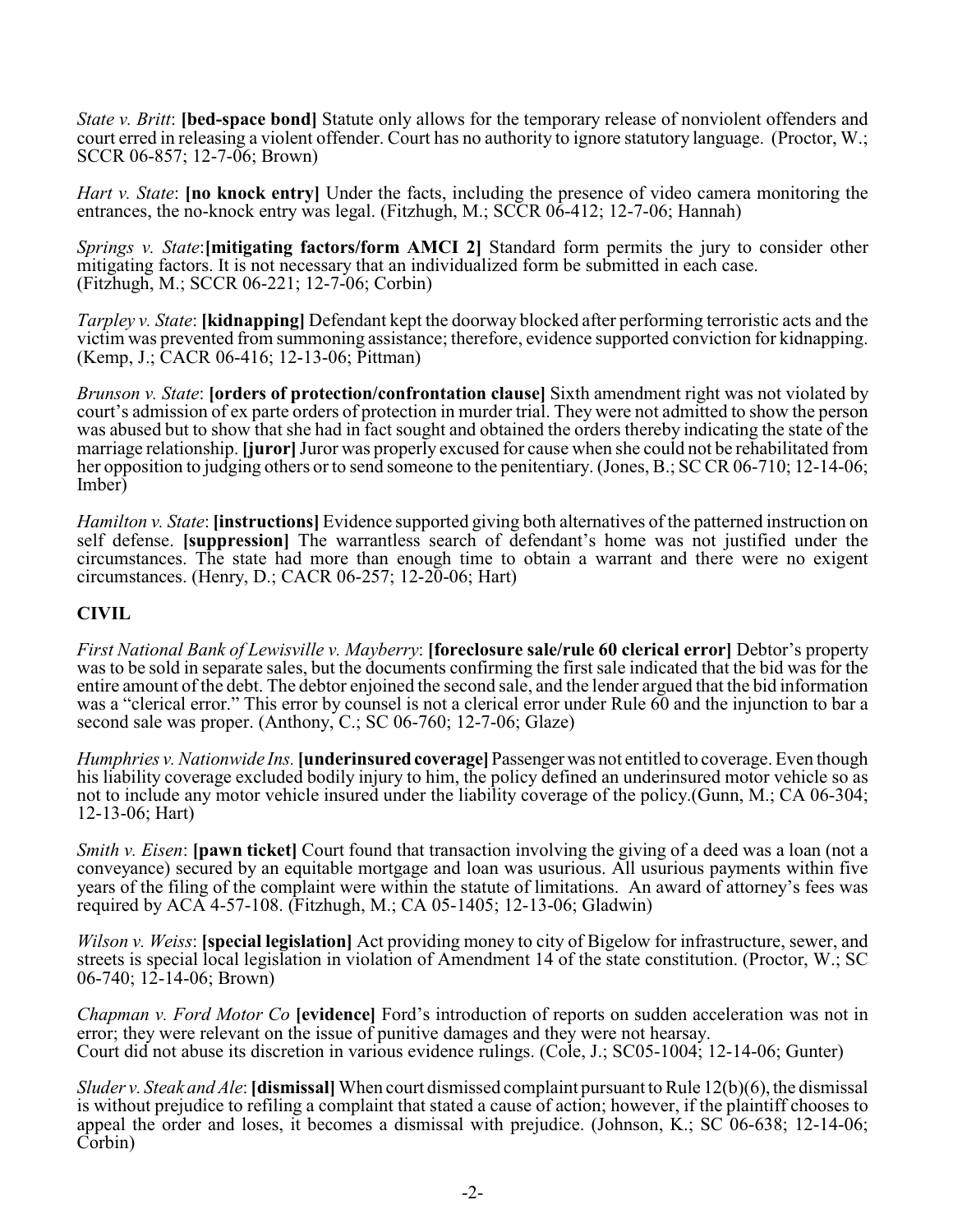*Gibson v. Direct Insurance Co:* **[insurance/lienholder]** Auto dealer was not entitled to notice of cancellation of insurance because it was not a lender under the statute requiring notice to banks and lending institutions. (Switzer, D.; CA 06-316; 12-20-06; Bird)

*Dunaway v. Garland County Fair Assoc.:* **[non-profit corp]** Court did not err in denying request for a continuance; evidence supported dismissal of claims attempting to invalidate board's actions. (Williams, L.; CA 06-724; 12-20-06; Bird)

*Technology Partners v. Regions Bank*:**[limitations]** In suit against bank involving theft of checks by an employee of a business, limitations period began running when each check was negotiated. There was no fraudulent concealment. There were no affirmative acts of concealment and mere continuation of a prior nondisclosure does not constitute affirmative acts. There was no confidential relationship or special circumstance between the bank and its customer giving rise to a duty to speak on the bank's part. (Proctor, W.; CA 06-648; 12-20-06; Crabtree)

#### **DOMESTIC RELATIONS**

*Tina Bailey v. Mark Bailey*: **[child custody; alimony; marital debt]** The appellant mother appealed from the trial court's order of joint custody of the parties' two children, of the court's order of weekly alimony for six months, and of the court's order that the marital debts be divided equally. The Court of Appeals reversed and remanded on all points. The Court found that the trial court had erred in awarding joint custody of the parties' children because they could not cooperate in reaching shared decisions in matters affecting the welfare of their two children. With respect to alimony, the Court of Appeals found that the appellant had no assets at this time upon which to rely for support, so that the trial court had abused its discretion in awarding an insufficient amount of alimony to appellant. Finally, the Court found that the trial court had abused its discretion in dividing the marital debts equally because it was not economically feasible for the appellant to deplete the property awarded to her as half of the marital property in order to pay half of the debt, and appellee has far more ability to earn substantial income than appellant does at this time. Upon remand, the trial court is to reconsider the issues in accordance with the opinion and the equities of the case. (Reynolds, D.; No. CA06-660; 12-6-06; Bird)

*Patricia Suzanne Mathews v. John Steven Mathews*: **[child support; UIFSA]**; As a result of a petition for rehearing, this opinion was substituted for one handed down September 21, 2006, in a case certified to the Supreme Court by the Court of Appeals as presenting issues of first impression, issues of substantial public interest, and issues that required clarification or development of the law involving the registration of foreign child-support orders. In that September opinion, the Court held that because the parents and child now reside in Arkansas, instead of Missouri where the original child support order was entered, that the provisions of UIFSA were inapplicable. The Court noted that it had relied upon a comment to UIFSA when it was enacted in 1993, rather than to a subsequent amendment in 1997. The Court said that UIFSA does apply to the case and that the jurisdictional basis for the Court of Appeals' certification of the case was an inappropriate basis for certification. Therefore, the Court withdrew its earlier opinion and remanded to the Court of Appeals for its consideration of the issues raised by the parties. (Maggio, M.; No. SC05-1090; 12-7-06; Glaze)

*Kevin Wayne Hodge v. Mary Hodge*: **[child custody; temporary vs. permanent order of custody]** Custody order from January of 2000 was held to be a permanent order, which required a showing of a material change in circumstances to support a change in custody. The court was instructed to consider the factors on a relocation issue on remand, as well as the best interest of the child. (Story, B.; No. CA06-494; 12-20-06; Vaught)

#### **PROBATE**

*Allen Henderson v. Dorothy Callis*: **[adoption; termination of parental rights]** The appellant putative father appealed from the trial court's order granting the appellee's adoption, claiming that the court erred in terminating his parental rights based solely upon the fact that he was incarcerated. In reversing, the Court